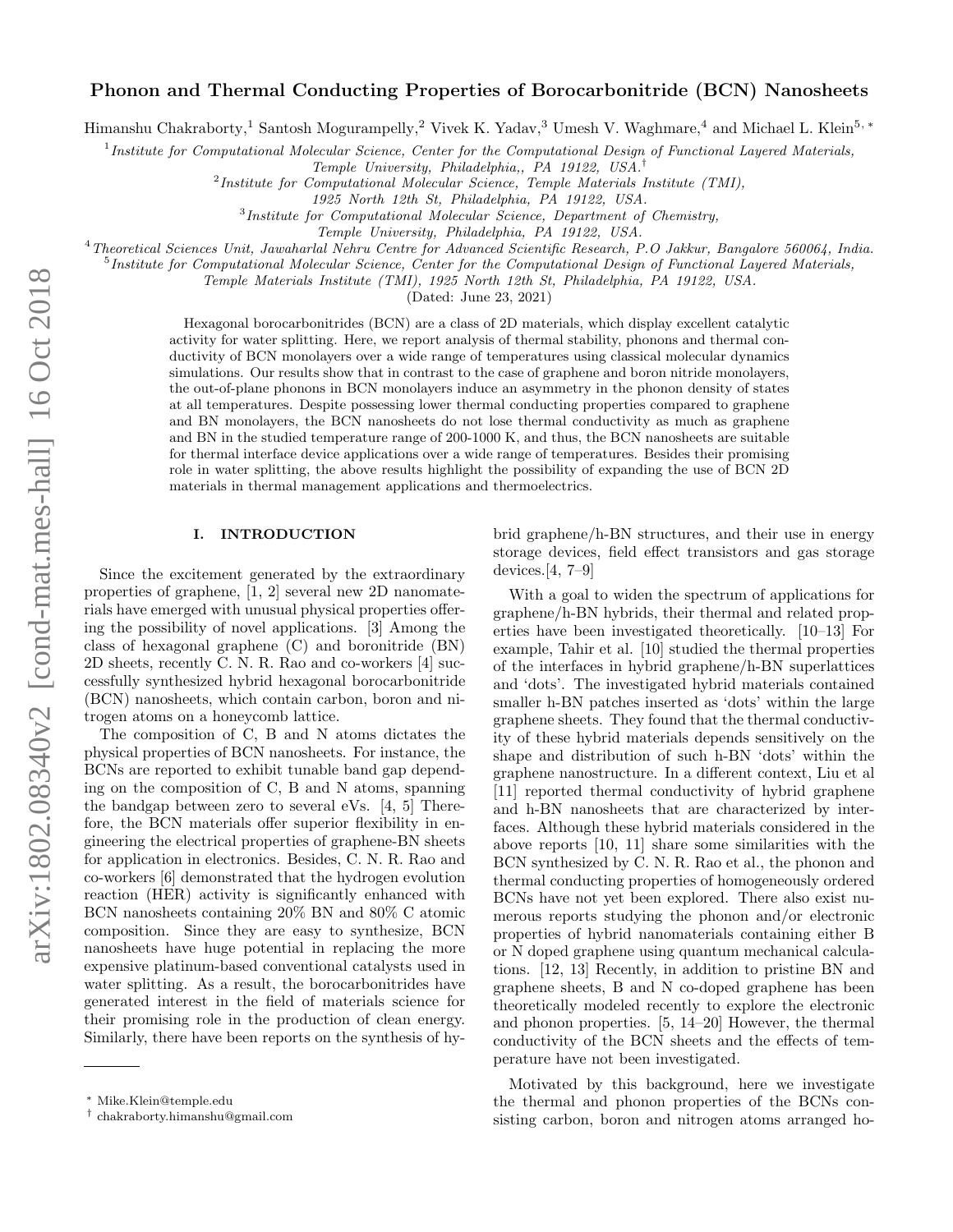mogeneously on a honeycomb lattice. In addition, we also explored the temperature dependence of the phonon properties and thermal conductivity of the BCN nanosheets, and compare these findings with those of pristine graphene and 2D h-BN.



FIG. 1. Schematic of various 2D monolayers investigated in this work showing the atomic composition; (a-c) represents the initial configurations and (d-f) displays the rippled structures of C, BN and BCN monolayers at room temperature. The composition of BCN consists of 80% of C, 10% of B and 10% of N atoms where in the B-N bonds are distributed homogeneously. Color legend: black, red and green colors represent carbon, boron and nitrogen atoms, respectively.

In this work we used atomistic classical MD simulations to study the thermal properties of hexagonal BCN monolayers with the composition corresponding to the highest HER activity.[6] Specifically, we examined BCN monolayers containing 10% B, 10% N, and 80% C atoms. Representative initial configurations and temperatureinduced rippled structures of the graphene, BN and BCN monolayers at 300 K are shown in Fig. 1.

## II. SIMULATION DETAILS

We used optimized Tersoff force field parameters [10, 21, 22] to describe the inter-atomic interactions relevant to BCN monolayers. We used LAMMPS MD simulation package [23] with periodic boundary conditions considered for different system sizes between supercells  $10\times10\times1$  and  $100\times100\times1$ . (see Supplementary Information, SI). To avoid interactions between periodic images of the layers, we introduced a large vacuum of 200 A along the z axis.

The initial structures were subjected to successive steepest-descent and conjugate gradient minimizations with a tolerance of  $10^{-8}$  for energy and force. The systems were then heated to a desired temperature over 500 ps (250000 steps) using the Langevin thermostat in a NVT ensemble, with an integration time step of 2 fs. The lattice parameters of the triclinic simulation box were then allowed to relax for 4 ns in the isothermalisobaric ensemble (NPT) at zero pressure with a temperature and pressure coupling constants of 0.1 and 1.0 ps, respectively.[24] Phonon density of states,  $D(\omega)$ , was calculated as a Fourier transform of the velocity autocorrelation function as:

$$
D(\omega) = \frac{1}{3Nk_BT} \int_0^\infty \frac{\langle \mathbf{v}(0) \cdot \mathbf{v}(t) \rangle}{\langle \mathbf{v}(0) \cdot \mathbf{v}(0) \rangle} e^{i\omega t} dt, \qquad (1)
$$

where,  $\langle \mathbf{v}(0) \cdot \mathbf{v}(t) \rangle$  defines the velocity autocorrelation function (VACF),  $\omega$  is the frequency, N is the number of atoms,  $k_B$  is the Boltzmann constant and T is the absolute temperature. The angular bracket,  $\langle \cdots \rangle$  indicates an ensemble average, obtained from a 50 ps long NVE trajectory generated with a finer timestep of 0.05 fs, saving velocities with a frequency of 2 fs in the computation of VACF. The finer integration timestep was used for the analysis of different time autocorrelation functions with higher resolution. For reliable statistics, at least 20 independent NVE trajectories were generated with different initial velocities following the Maxwell-Boltzmann distribution.

## III. RESULTS AND DISCUSSIONS

#### 1. Phonon density of states  $D(\omega)$

In the velocity autocorrelation function (VACF) of the graphene, BN and BCN monolayers at 300 K, (see Fig  $2(a)$ , we observe that the three nanosheets exhibit qualitatively similar behavior, with an envelope relaxation time of less than 0.11 ps. Explicitly, the location of minima and maxima of the VACF are found to be similar for these monolayers. First minima of the VACF are observed at 12 fs indicating the corresponding back scattering time scale. However, the peak value varies for different nanosheets, with the peak of BCN lying between its counterpart monolayers. As reported earlier, [20] graphene and BN display distinct in-plane and outof-plane lattice vibrations. To understand the directionality of lattice vibrations in different monolayers, we decomposed the VACF into x/y and z contributory directions and the results are presented in the Fig. 2(b-c). Consistent with the literature [20], we find that the inplane and out-of-plane lattice vibrations of graphene/BN (as revealed by the  $x/y$  and z components of the VACF, respectively) are remarkably different. Interestingly, the BCN nanosheets exhibit qualitatively similar behavior.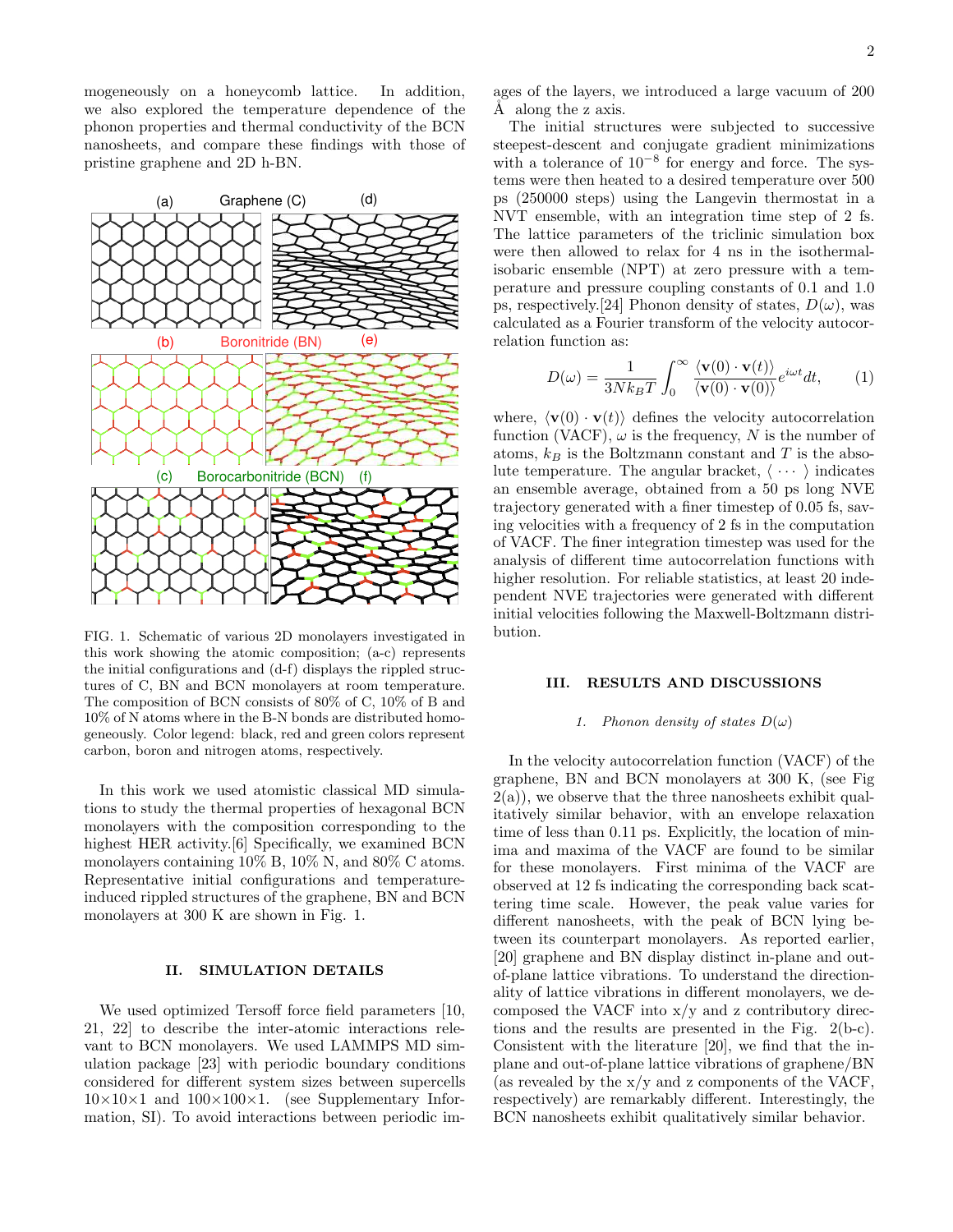

FIG. 2. (a-c) Comparison of the velocity autocorrelation function (VACF) and the (d-f) phonon density of states  $D(\omega)$  for graphene, BN and BCN systems.

A comparison of phonon density of states  $D(\omega)$  of BCN monolayer with graphene and BN is presented in Fig. 2d. We also present the total and  $D(\omega)$  decomposed in x/y and z directions in the Fig. 2(e-f) respectively. The  $D(\omega)$ of BCN is found to be similar to that of graphene but differs from that of BN monolayers. Such behavior is expected to arise from the contribution of carbon atoms to  $D(\omega)$ , which are in largest proportion with respect to B or N atoms in the BCN monolayer. More interestingly, we observe that the most intense peak of total  $D(\omega)$  for the BN system is red-shifted with respect to that of graphene, consistent with previous reports. [7, 25] This is due to the difference in masses of B and N atoms as compared to that in the graphene. [26] Surprisingly, the most intense peak ( $\omega \approx 48$  THz) of  $D(\omega)$  spectra for the BCN layer is found to occur at a lower frequency than that in graphene and BN monolayers. This indicates weaker C-B and C-N bonds and softer bond-stretching frequencies in the BCN monolayer.

Consistent with the behavior of  $x/y$  and z components of the VACF, the in-plane and out-of-plane components of the  $D(\omega)$  of these monolayers differ from each other. The z-component of  $D(\omega)$  of BN display a higher red shift than that in graphene and BCN monolayers. A higher population of the ZA (out-of-plane acoustic) phonons is observed in the BN layer than those in the BCN and graphene layers. Specifically, the BCN spectra (see Fig. 2f) shows asymmetry in the out- of-plane lattice vibrations (different peak heights and widths). We speculate that this is because of the ZA phonons contributed by C-B and C-N bonds in the BCN in contrast to those in the other two monolayers. Since the ZA phonons are important for the thermal conduction in graphene, [27, 28] it would be interesting to study how sensitively the ZA phonons, total  $D(\omega)$  and the peak of  $D(\omega)$  depend on temperature in these systems.

### 2. Effects of Temperature on  $D(\omega)$

In order to understand the temperature dependence of phonon properties, we carried the MD simulations for the 2D layers at various temperatures ranging from 1 K to 1500 K. Fig. 3a presents the  $D(\omega)$  of the BCN layers at three different temperatures (only the data for 1 K, 300 K and 1000 K is presented for clarity). The frequency of the



FIG. 3. Effects of temperature on the (a) phonon density of states  $(D(\omega))$  and (b)  $\omega^{D_{\text{max}}}$  for the graphene, BN and BCN monolayers obtained from the MD simulations. The standard deviation was calculated from at least 5 independent simulation trajectories.

most intense peak,  $\omega^{D_{\text{max}}}$  as a function of temperature is also presented for the different monolayers (see Fig. 3b).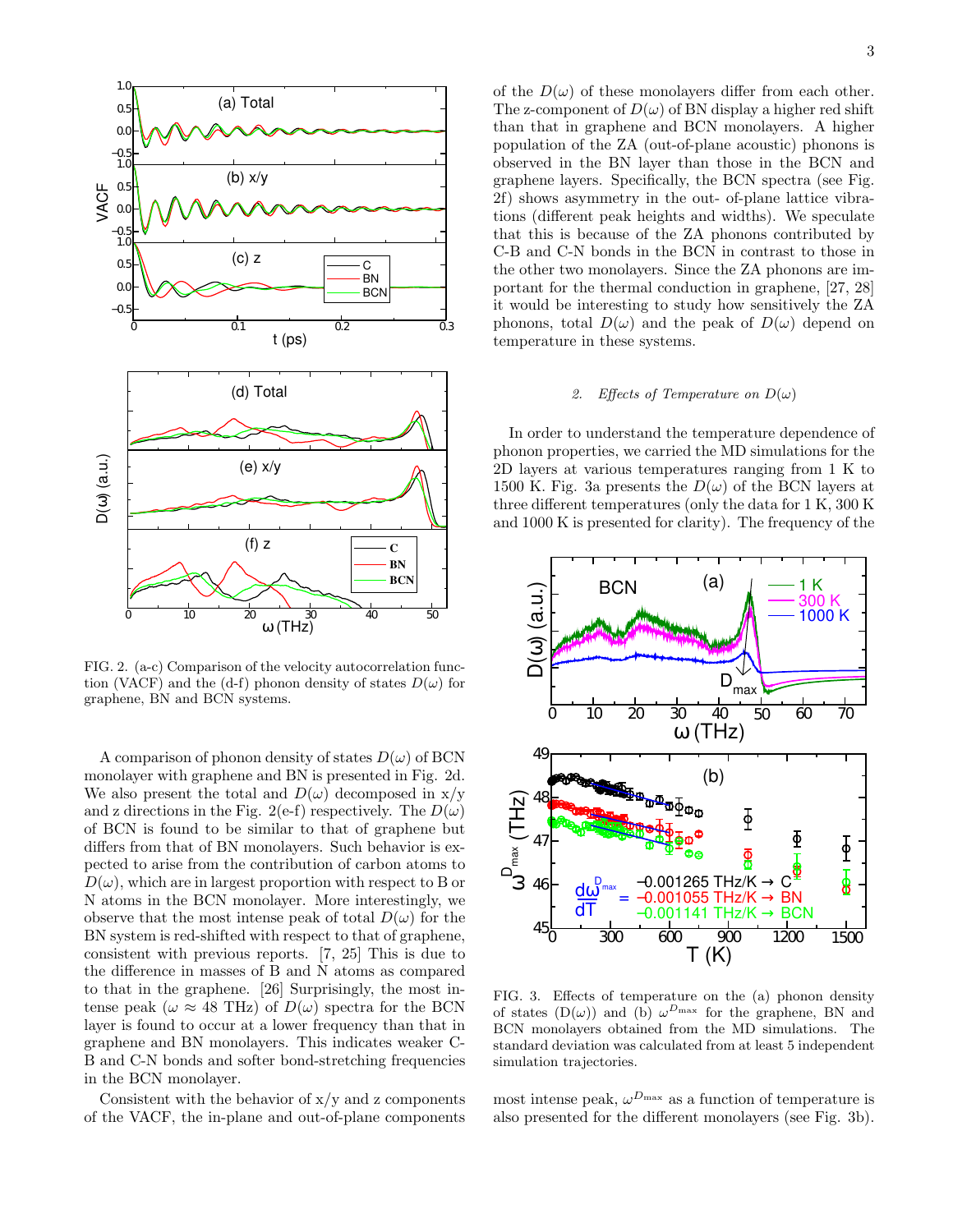As a result of thermal fluctuations, the  $\omega^{D_{\max}}$  is observed to decrease (i.e., red shifted) with temperature, typical of the softening of modes and mechanical properties of the monolayers. However, the  $\omega^{D_{\text{max}}}$  is seen to be more sensitive to the temperature in the case of graphene monolayer with a slope,  $d\omega^{D_{\text{max}}}/dT$  of -0.00126 THz/K. Results for the temperature dependence of  $D(\omega)$  and  $\omega^{D_{\max}}$ for graphene compare reasonably well with an earlier experimental report of  $d\omega^{D_{\text{max}}}/dT = -0.0005 \text{ THz/K}$ . [29] The quantitative discrepancy between our result and the experiments arises probably because of the Si substrate used in the reported experimental work. The BCN layer is found to have the characteristics of graphene to a larger extent with a slope of -0.00114 THz/K, while the BN sheets display the lowest variation in  $\omega^{D_{\text{max}}}$  with temperature. Anharmonic coupling of phonon modes causes the shifts in mode frequencies,  $\omega^{D_{\text{max}}}$  with varying temperatures for the three monolayers. Balandin and coworkers [29] suggested that the red shift in the G band frequency (or  $\omega^{D_{\text{max}}}$ ) in graphene single layer is mainly due to phonon-phonon coupling. Our simulations predict that the temperature coefficient  $d\omega^{D_{\text{max}}}/dT$  is the highest for graphene and lowest for BN, and the temperature dependence of  $\omega^{D_{\text{max}}}$  for BCN is similar to that of graphene. Further, it would be interesting to understand variation of thermal conductivity with temperatures in these systems.

#### 3. Thermal conductivity

In this section, we present results for the thermal conductivity and examine the influence of temperature. The thermal conductivity of various monolayers was calculated by using the Green-Kubo relation based on the fluctuation-dissipation theorem. [30] Specifically, the time correlation function of heat current operator was used to calculate the thermal conductivity as: [31]

$$
\kappa(T) = \frac{1}{V k_B T^2} \int_0^\infty \langle \mathbf{S}(0) \cdot \mathbf{S}(t) \rangle dt, \tag{2}
$$

where  $V$  is the volume of the simulation box which was computed as  $3.35 \times L_x \times L_y$ , where  $3.35$  Å is the thickness of graphene [32] and  $L_x$  and  $L_y$  are the box dimensions in  $x$  and  $y$  directions, respectively. Since the out-ofplane contribution is least important for 2D nanosheets considered in this work, we calculate the thermal conductivity as the mean of in-plane components such that  $\kappa = (\kappa_{xx} + \kappa_{yy})/2$ . In the above, the heat current operator  $S(t)$  is given by: [30, 33]

$$
\mathbf{S}(t) = \frac{d}{dt} \sum_{i} \mathbf{r}_{i} \tilde{E}_{i}, \qquad (3)
$$

where  $\mathbf{r}_i$  is the position vector of  $i^{\text{th}}$  atom and  $\tilde{E}_i = E_i \langle E_i \rangle$  is the corresponding deviation of the total energy from its average value. In our simulations, the  $S(t)$  was calculated using the following formula:

$$
\mathbf{S}(t) = \sum_{i} \tilde{E}_i \mathbf{v}_i + \frac{1}{2} \sum_{i < j} \left( \mathbf{f}_{ij} \cdot (\mathbf{v}_i + \mathbf{v}_j) \right) \mathbf{r}_{ij}, \qquad (4)
$$

where  $f_{ij}$  is the force between atoms i and j,  $v_i$  is the velocity of  $i^{\text{th}}$  atom and  $\mathbf{r}_{ij}$  is the inter-particle separation vector. We note that unlike pairwise interactions, the energy due to the 3-body Tersoff potential,  $V_{ijk}$  can not be uniquely assigned to any of the atoms  $i, j$  and  $k$ . However, for simplicity, we compute the atomic site total energy as implemented in LAMMPS [23] and assign in equal proportions to interacting atoms  $i, j$  and  $k$ . This choice is expected to be reasonable with comparable sizes of B, C, N atoms and was inspired by the fact that temperature gradient varies on length scales larger than the interatomic distances, and the results are expected to be independent of the above choice. [33]

We note that the thermal conductivity calculations are computationally challenging in equilibrium MD simulations using Green-Kubo method because of issues such as large deviations from the average  $\kappa$  (Fig. 4b), problems underlying the convergence, system size dependency etc. To overcome these problems, we have tested our computational approach by considering multiple independent simulation runs, the upper time limit appearing in the integration of Eq. 2 and the system size dependency. Specifically, we performed 20 independent simulation runs of BCN monolayers (and compared with graphene) and the average of heat current autocorrelation function (HCACF) and  $\kappa$  as a function of the upper time limit for the integration are displayed in Fig. 4 (see SI for more information). It is observed that the HCACFs decay rapidly at lower times corresponding to atomic collision timescales, accompanied by slower relaxation at long timescales. [34] As shown in Fig. 4(b), the thermal conductivity increases with the upper cutoff of the integration time limit and converges to a constant value after approximately 50 ps. However, we considered 150 ps as the upper limit for the HCACF integration while calculating the thermal conductivity. In addition to the convergence of  $\kappa$  with the upper integration time limit, we also investigated the system size dependency on  $\kappa$  and find converged values for systems equivalent to 20000 atoms or more (See Fig. S2 of SI).[35]

The temperature dependence of  $\kappa$  for a system size of supercell  $100\times100\times1$  (20000 atoms, 25.1 nm  $\times$  21.7 nm) is displayed in Fig. 5. At room temperature, we obtained a value of  $\kappa=85\pm14$  W/m-K for BCN monolayers which is lower than those of graphene ( $\kappa$ =1057  $\pm$ ) 165 W/m-K) and BN ( $\kappa$ =301  $\pm$  55 W/m-K) monolayers. We note that  $\kappa$  of graphene is in close agreement with Cagin and co-workers [10] who employed the Tersoff parameters as in our simulations. Moreover, the  $\kappa$ of BN monolayer compare well those of BN nanoribbons as reported by Khan et al. [36] In BCN monolayer, the phonon modes associated with C-B, C-N and B-N heteropolar bonds give rise to a rapid decay of HCACF compared to graphene (approximately at 5 ps vs 50 ps as can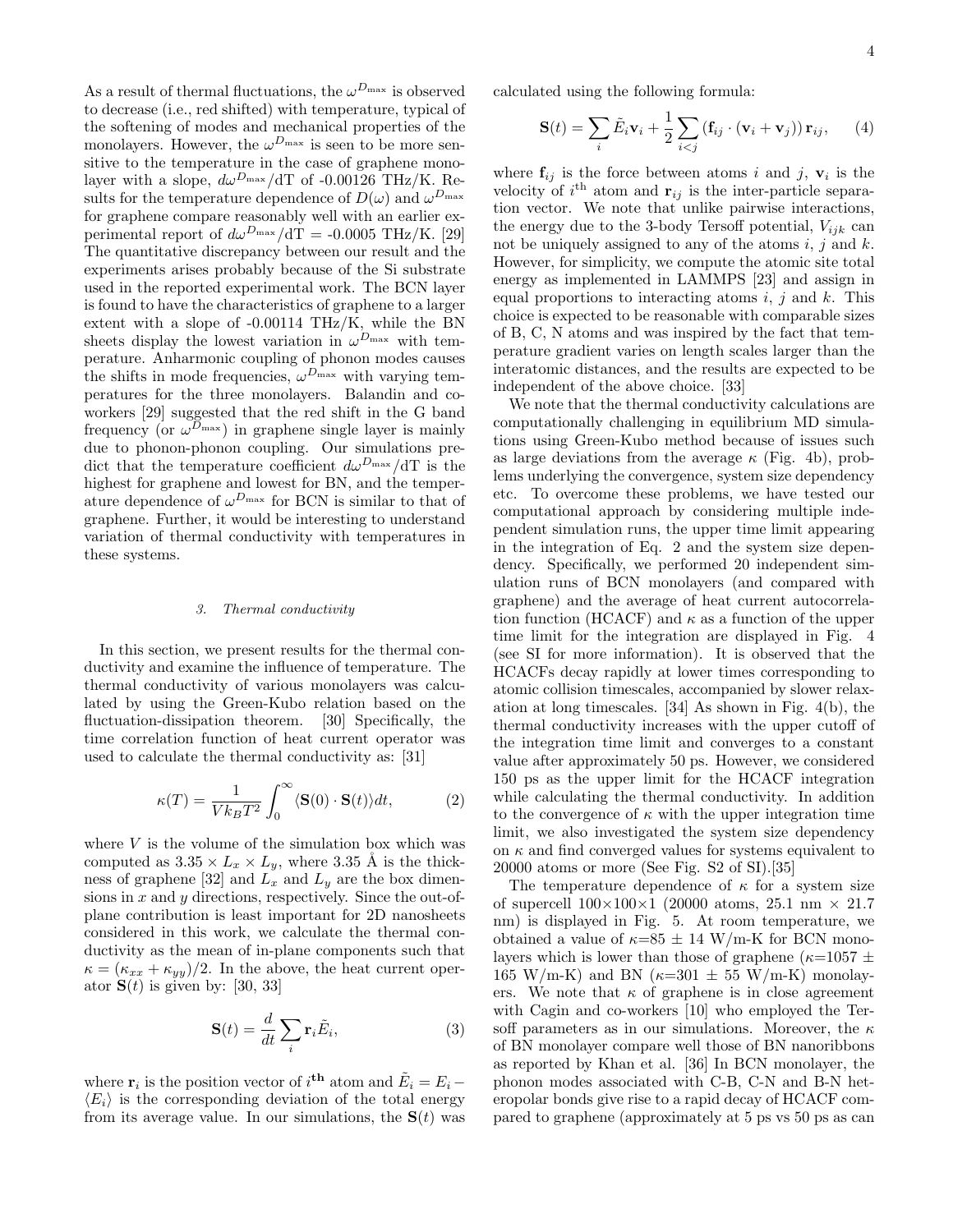

FIG. 4. (a) Heat current autocorrelation function for graphene and BCN at 300 K for a system of supercell  $100\times100\times1$  (20000 atoms) averaged over 20 independent simulation runs of each 1 ns length and a saving frequency of 1 fs. The HCACF displays initial rapid and long time decay at different timescales. (b) Thermal conductivity calculated as numerical integration of the HCACF curves as a function of the upper cutoff for integration (see Eq. 2) from 20 independent simulation runs.

be seen from Fig. 4). These differences arise from different amounts of energy carried by acoustic phonons, and, the difference in the masses of C, B and N atoms. Consistent with relative differences between timescales at which the HCACF decays to zero (5 ps vs 50 ps), thermal conductivity of BCN monolayer was found to be an order lower than that of graphene at room temperature. The presence of heteropolar bonds (C-B, C-N and B-N) increases phonon-phonon scattering and thus, lower thermal conductivity of BCN as compared to those in graphene and BN nanosheets (see Fig. 5). As the temperature is increased, we find a monotonic decrease in  $\kappa$  for all the monolayers investigated. Interestingly, the rate of decay (with temperature) is much smaller for BCN monolayers  $(\kappa(T) \sim T^{-0.4})$  compared to graphene  $(\kappa(T) \sim T^{-1.14})$  and BN  $(\kappa(T) \sim T^{-1.09})$  sheets which has promising consequences in thermal management ap-



FIG. 5. Thermal conductivity  $(\kappa)$  of BCN monolayers in comparison with graphene and BN as a function of temperature calculated from classical MD simulations. The error bar indicates the standard deviation to the mean value of  $\kappa$ .

plications. Specifically, the BCN monolayers can be used for thermal applications for a wide range of temperature without losing much in the thermal conducting properties, where as the graphene and BN materials performs less efficiently (highly sensitive to temperature) in similar conditions.

The results presented in this report are purely based on *classical* MD simulations, which predict diverging  $\kappa$ at low  $T$ , which is however unphysical since the phonons exhibit quantum statistical behavior at low temperatures such that  $T \ll \theta$ , where  $\theta$  is the Debye temperature. [37, 38] We note that the Debye temperature of the monolayers considered in this work is much greater than room temperature. For instance,  $\theta$ (= 1810 K for graphene[38]) being considerably larger than the room temperature requires quantum corrections in the low temperature range  $(T \ll \theta)$ , which will be reported in a future communication.

### IV. CONCLUSIONS

In summary, we have compared theoretical analysis of phonon density of states and thermal conductivity of BCN (with atomic composition of 80% C, 10% B, and 10% N), with those of counterpart graphene and BN monolayers of the same dimensions as a function of temperature. Our work is based on the classical molecular dynamics simulations using the 3-body Tersoff interaction parameters. The most intense peak of the phonon density of states for BCN sheets is observed to exhibit a red shift with respect to both the graphene and BN monolayers. Furthermore, the out-of-plane phonon modes cause asymmetry in the phonon density of states of BCN, in contrast to h-BN and graphene monolayers. The frequency corresponding to the most intense peak of the phonon density of states decreases with tem